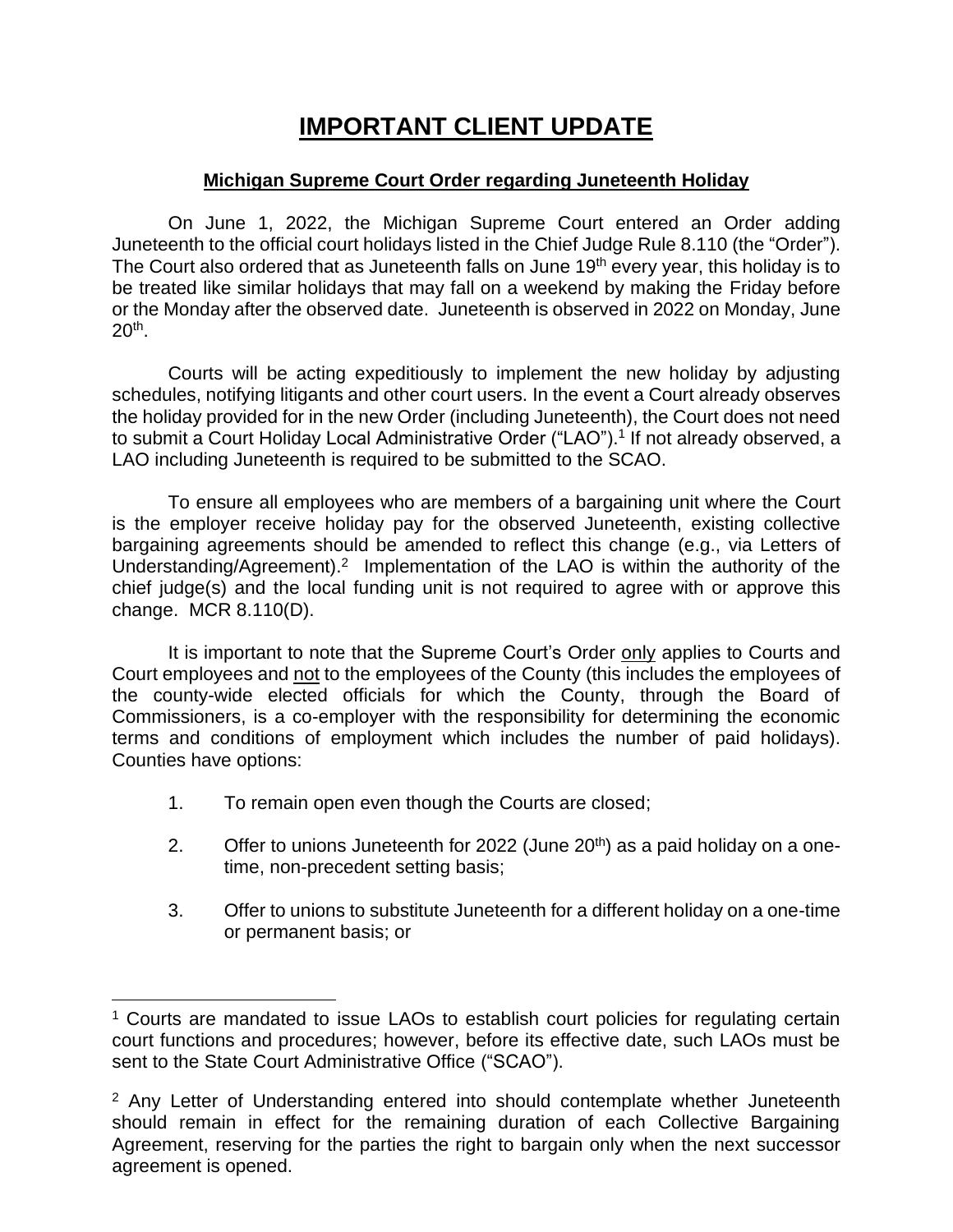4. Offer to unions to add Juneteenth as an additional holiday without restriction.

For bargaining-unit employees, the designation of holidays and pay status is a term and condition of employment subject to a legal duty to bargain with unions. As a result, other than option "1" above, the remaining options would need to be implemented for bargaining unit employees by means of a mutually agreed upon amendment to existing collective bargaining agreements to reflect the change (e.g., via Letters of Understanding/Agreement).

We have attached a copy of the Order. We are available at your request to provide a sample Letter of Understanding/Agreement for your review.

Please do not hesitate to contact us in the event you have any questions or concerns.

Cohl, Stoker & Toskey, P.C. 601 N. Capitol Ave. Lansing, MI 48933 (517) 372-9000 [dstoker@cstmlaw.com](mailto:dstoker@cstmlaw.com)

June 3, 2022

N:\Client\Seminars\Client Updates\Juneteenth\Client Update re Juneteenth Order - Final 6.3.2022.docx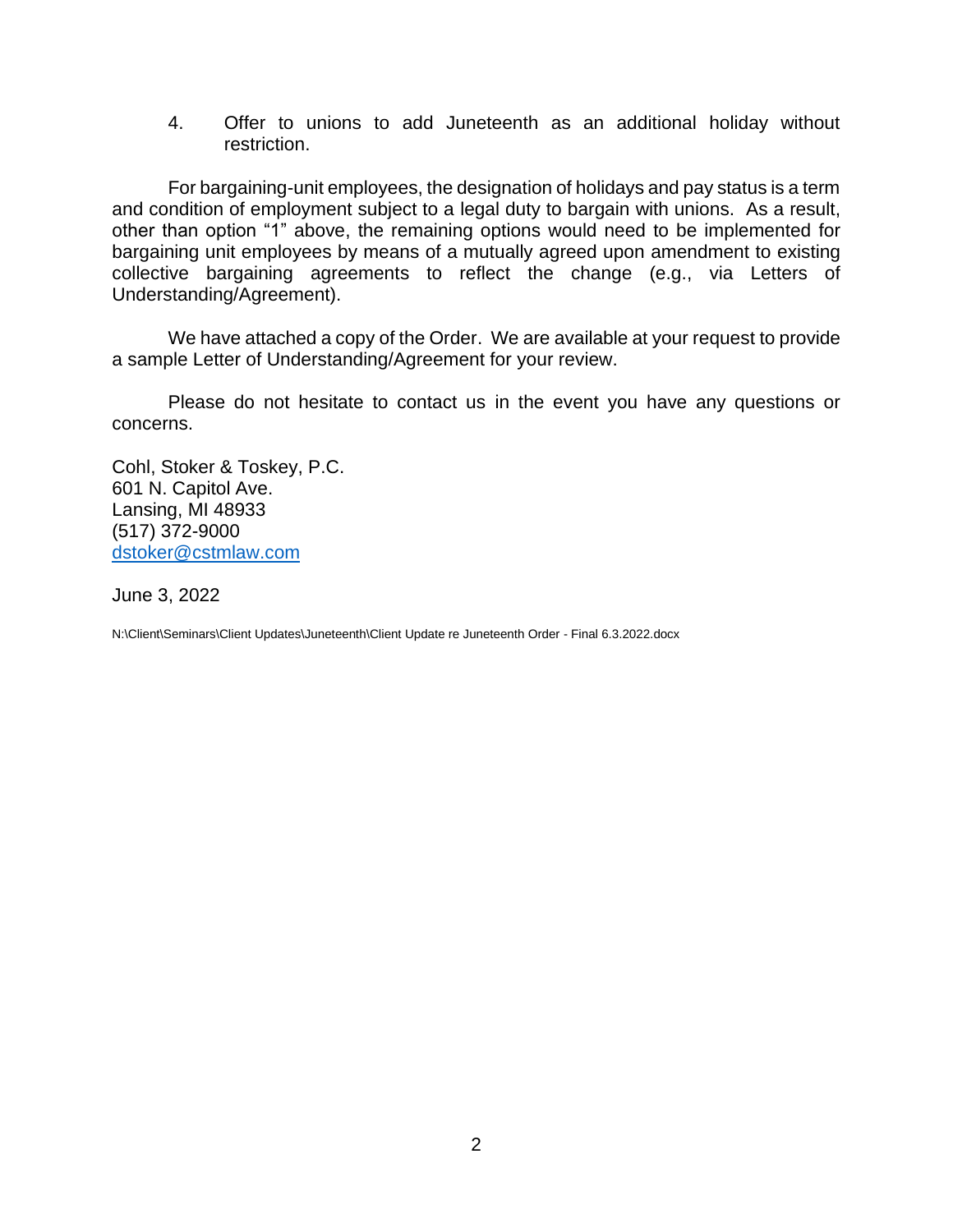# **Order**

### June 1, 2022

ADM File No. 2021-31

Amendment of Rule 8.110 of the Michigan Court Rules

\_\_\_\_\_\_\_\_\_\_\_\_\_\_\_\_\_\_\_

#### **Michigan Supreme Court Lansing, Michigan**

Bridget M. McCormack, Chief Justice

Brian K. Zahra David F. Viviano Richard H. Bernstein Elizabeth T. Clement Megan K. Cavanagh Elizabeth M. Welch, Justices

On order of the Court, notice of the proposed changes and an opportunity for comment in writing and at a public hearing having been provided, and consideration having been given to the comments received, the following amendments of Rule 8.110 of the Michigan Court Rules is adopted, effective immediately.

> [Additions to the text are indicated in underlining and deleted text is shown by strikeover.]

Rule 8.110 Chief Judge Rule

(A)-(C) [Unchanged.]

(D) Court Hours; Court Holidays; Judicial Absences.

- (1) [Unchanged.]
- (2) Court Holidays; Local Modification.
	- (a) The following holidays are to be observed by all state courts, except those courts which have adopted modifying administrative orders pursuant to MCR 8.112(B):

New Year's Day, January 1; Martin Luther King, Jr., Day, the third Monday in January in conjunction with the federal holiday; Presidents' Day, the third Monday in February; Memorial Day, the last Monday in May; Juneteenth, June 19; Independence Day, July 4; Labor Day, the first Monday in September; Veterans' Day, November 11; Thanksgiving Day, the fourth Thursday in November; Friday after Thanksgiving; Christmas Eve, December 24;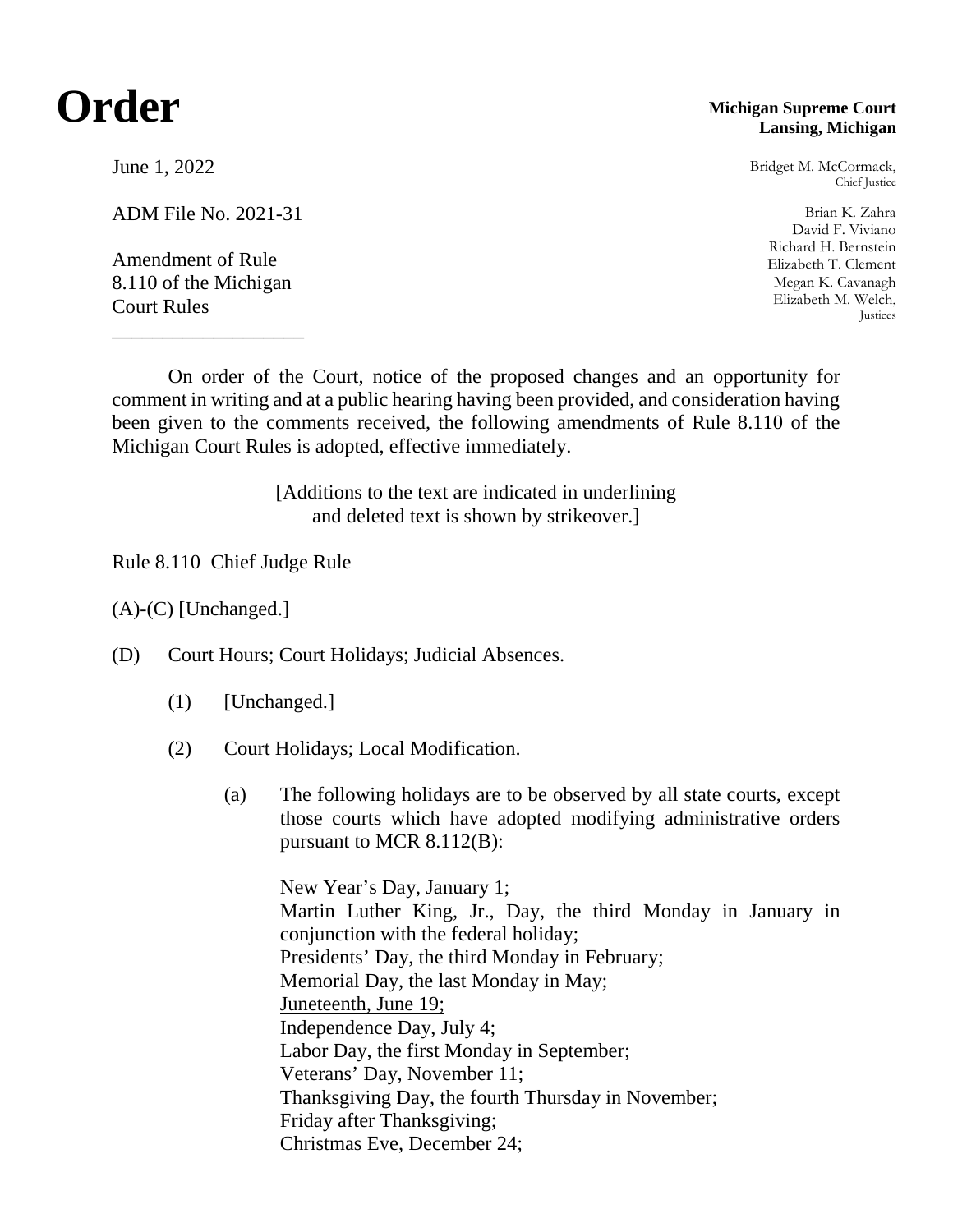Christmas Day, December 25; New Year's Eve, December 31;

(b) When New Year's Day, Juneteenth, Independence Day, Veterans' Day, or Christmas Day falls on Saturday, the preceding Friday shall be a holiday. When New Year's Day, Juneteenth, Independence Day, Veterans' Day, or Christmas Day falls on Sunday, the following Monday shall be a holiday. When Christmas Eve or New Year's Eve falls on Friday, the preceding Thursday shall be a holiday. When Christmas Eve or New Year's Eve falls on Saturday or Sunday, the preceding Friday shall be a holiday.

(c)-(e) [Unchanged.]

(3)-(6) [Unchanged.]

*Staff Comment*: In light of the federal Act making Juneteenth a federal holiday [\(PL](https://www.govinfo.gov/content/pkg/PLAW-117publ17/pdf/PLAW-117publ17.pdf)  [117-17\)](https://www.govinfo.gov/content/pkg/PLAW-117publ17/pdf/PLAW-117publ17.pdf), this amendment similarly requires that courts observe Juneteenth as a holiday.

The staff comment is not an authoritative construction by the Court. In addition, adoption of a new rule or amendment in no way reflects a substantive determination by this Court.

ZAHRA, J. (*dissenting*). The Michigan court system currently observes 12 paid holidays. This is far more than observed by the private sector. I believe as servants of the people we owe it to them to work diligently and regularly to provide good public service. Accordingly, I would not add an additional day off at the taxpayers' expense. Juneteenth has been a ceremonial holiday in Michigan to be celebrated on the third Saturday of June each year. I would continue to follow this observance. But since it is the will of the Court to make it a paid holiday, I would cease to recognize one of the other holidays typically not observed by the private sector, such as the Friday after Thanksgiving. For these reasons, I dissent.

VIVIANO, J. (*dissenting*). I dissent from the Court's decision to adopt a proposed amendment adding Juneteenth to the long list of weekday holidays that generally must be observed by all state courts under MCR 8.110. As I indicated in my previous statement when this amendment was proposed for comment, Juneteenth commemorates a historically significant date that, pursuant to statute, our state recognizes and celebrates by encouraging individuals and organizations to pause and reflect. MCL 435.361(1); Proposed Amendment of MCR 8.110, 508 Mich 1206, 1208 (2021) (VIVIANO, J., dissenting). The Legislature gave this matter thoughtful consideration less than two decades ago, passing the Juneteenth National Freedom Day legislation unanimously and with broad bipartisan